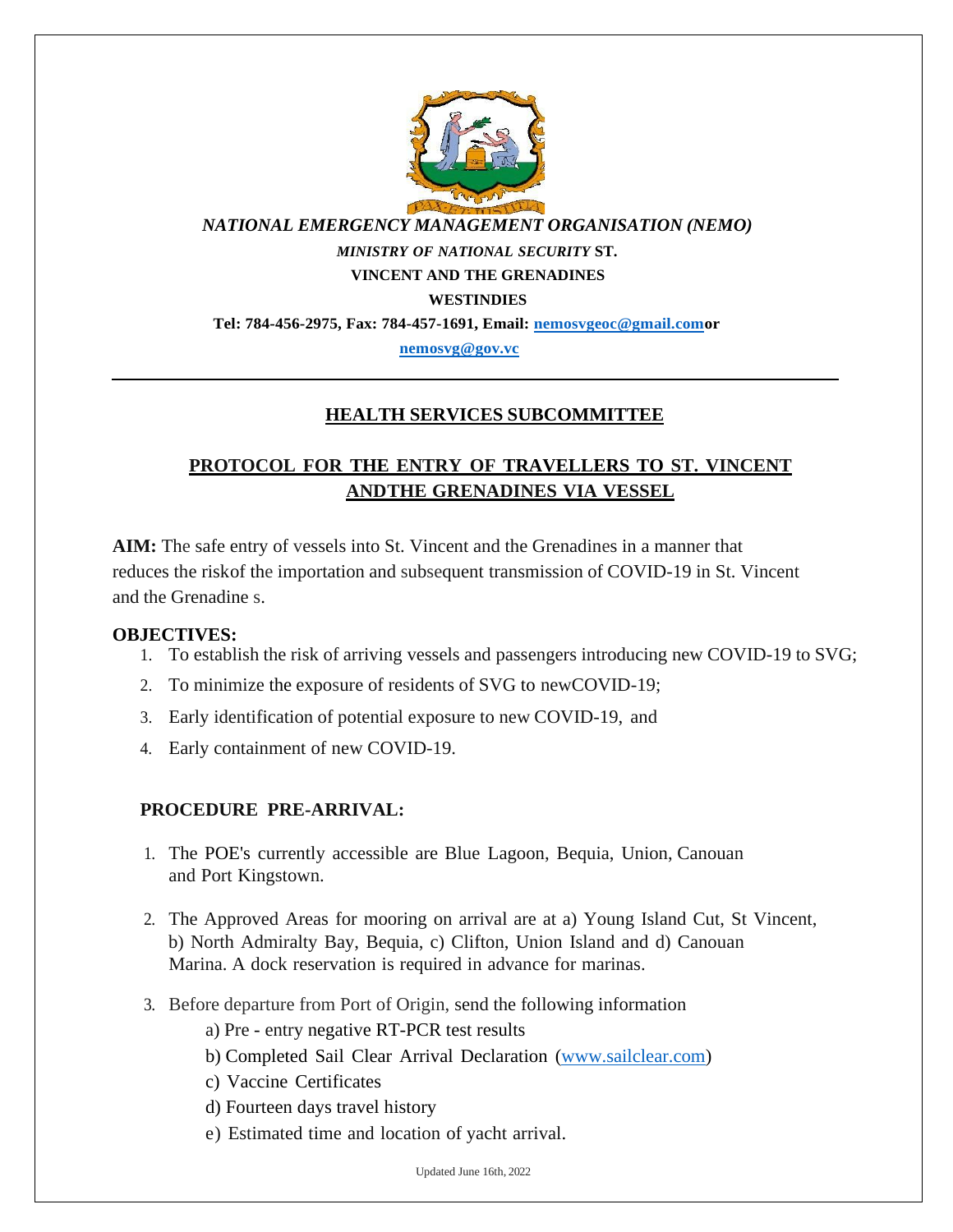to any of the following agents:

- i. SVG arrivals[-svgarrivals@gmail.com](mailto:svgarrivals@gmail.com)
- ii. Erika Marina- [vip@erikamarine.com](mailto:vip@erikamarine.com)
- iii. Wind and Sea Ltd- [laquarium8678@gmail.com](mailto:laquarium8678@gmail.com)

#### 4. **Not complete the Pre-Arrival Form at health.gov.vc**

And the Port Health Officer will:

5. Complete the Port Health form for each arriving passenger.

## **PROCEDURE ON ARRIVAL**

- 6. All passengers and crew to remain onboard the vessel until cleared by Port Health.
- 7. Captain to contact quarantine area representative by VHF or telephone and will then beadvised a time to come ashore with all documentation for the vessel health check.
- 8. Once vessel has received health clearance, the captain/agent will collect a health clearanceticket and may then proceed to customs and immigration.

## **ARRIVAL AREAS**

- **1. Young Island Cut -** 784-529-2876 / VHF 68 'St Vincent Arrivals'
- **2. Union Island (Clifton) –** 784- 458-8678 / VHF 68 'Union Arrivals'
- **3. Bequia (North) -** 784-530-8300 / VHF 67 'Bequia Arrivals'
- **4. Canouan Marina -** 784-533-0000 / VHF 68 'Sandy Lane Marina'

Once you have arrived in the mooring area, contact the area representative who will advise you of health check location and timing and if passengers require further testing or quarantine.

Display the Yellow Quarantine Flag

All passengers and crew to remain onboard the vessel.

Water-sports are permitted only in close proximity to your vessel.

## **PHASED PROCESS OF ENTRY OF TRAVELERS TO ST. VINCENT AND THE GRENADINES:**

#### **TESTING & QUARANTINE:**

**1. Fully Vaccinated Passengers** are those persons who:

Updated June 16th, 2022 a) Have completed a vaccine regimen with one of the following Covid-19 vaccines recognized by the Ministry of Health, Wellness and the Environment of St Vincent and the Grenadines: AstraZeneca (Covishield, Oxford), Gamalaya (Sputnik-V, Sputnik Light, Gam-Covid-Vac), Pfizer BioNTech, Moderna, Janssen (Johnson and Johnson), Sinovac,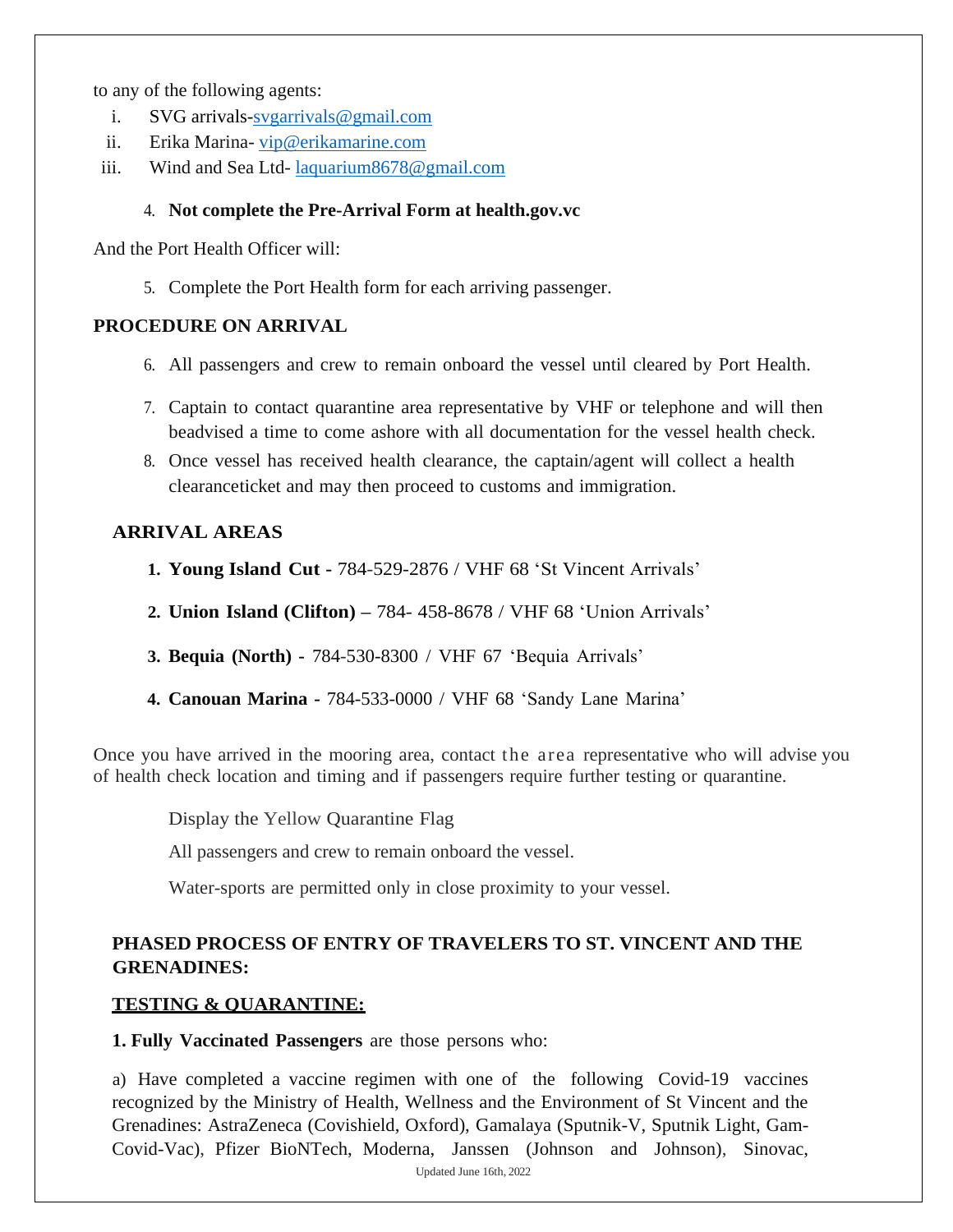Sinopharm, Cuban Covid-19 vaccine (Abdala, Soberana).

b) At least 14 days have passed since their second Covid vaccine or in the case of Janssen (Johnson and Johnson), 14 days after the single dose.

c) Present with a vaccine certificate in English which will be validated either pre-arrival or at the point of entry by one of the following:

- i. Proof of issuance from a national Public Health Organization
- ii. Proof of documented vaccination issued by a hospital or medical centre.
- **2.** All fully vaccinated passengers **DO NOT NEED TO ARRIVE WITH A SARS-CoV-2 (COVID-19) TEST:**

a) **MAY** be tested for Covid-19 on arrival in SVG as determined by the Port Health Officer. b) **WILL NOT mandatory quarantine** unless so determined by the Port Health Officer.

- **3.** All un-vaccinated passengers **must submit** in advance **a negative SARS-CoV-2 (COVID-19) Test** of departure from Port of Origin with direct travel to Saint Vincent and the Grenadines**.**
	- a) A negative result of a Covid-19 Rapid Antigen test done no more than **twenty-four (24)**  hours or one (1) day or a Covid-19 RT-PCR done no more than seventy-two (72) hours or three (3) days of departure from Port of Origin.
	- b) **Must Mandatory quarantine for five (5) days** and reserve the quarantine mooring in advance of arrival.
	- c) **Must be** re-tested between day three (3) and day four (4) of Quarantine for COVID-19 (RT-PCR).

**Minors as travellers**: Persons under the age of 18 years are considered as minors and shall follow the protocols applied to their parent or guardian.

## **In-transit Passengers Arriving by Air: St. Vincent and the Grenadines**

Must have a negative COVID-19 PCR test result taken within seventy-two (72) hours ofarrival. If the in-transit period includes an over-night stay, that period must be spent in aTA/MOHWE approved hotel or on a designated quarantine mooring buoy.

## **In-transit Passengers Arriving by Sea**: **St Vincent and the Grenadines**

- Must have a negative COVID-19 PCR test result and depart country of origin within seventy-two (72) hours.
- If the in-transit period includes an over-night stay, that period must be spent in TA/MOHWE approved hotel or on a designated quarantine mooring buoy.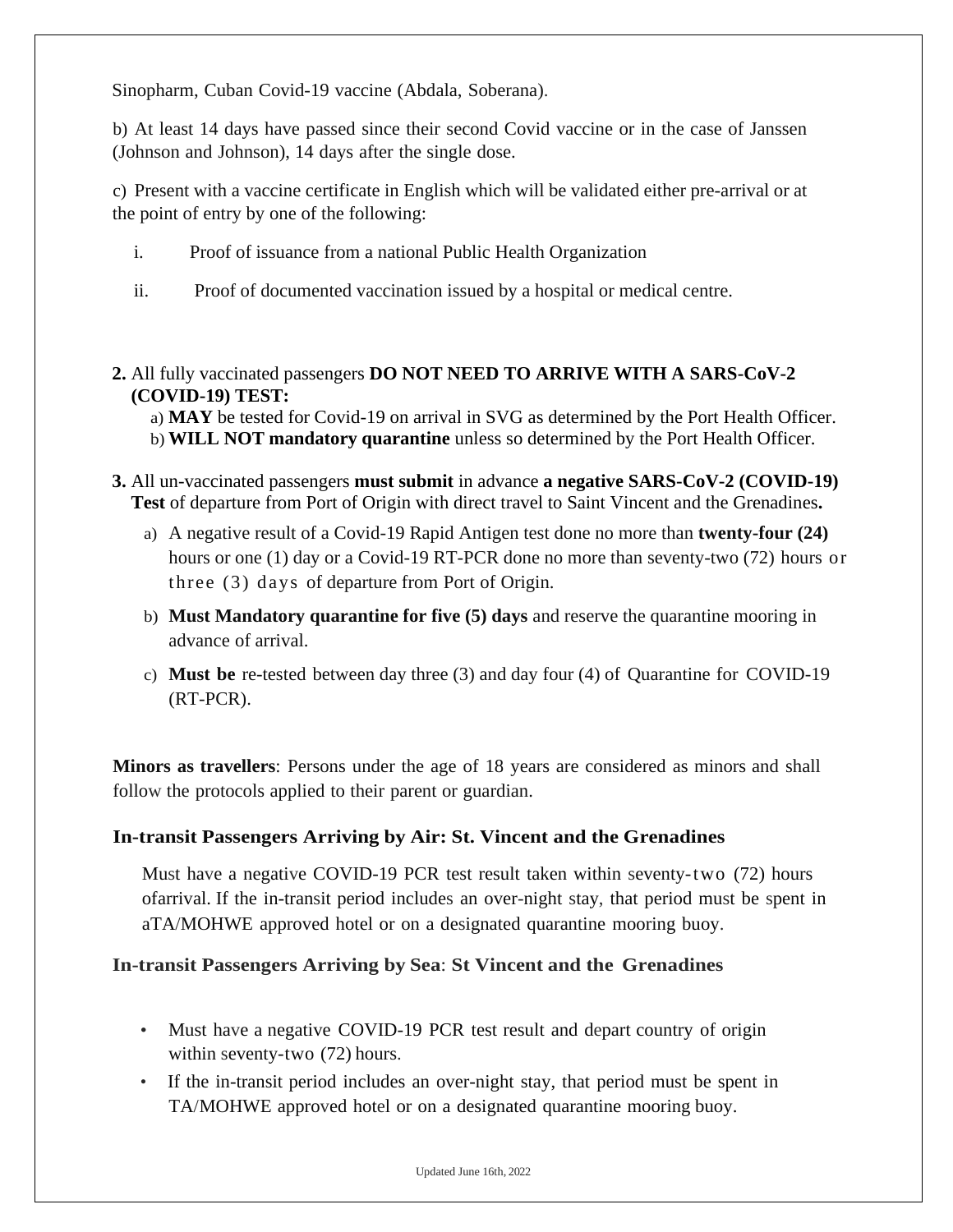## **Yachts Cleared into St Vincent and the Grenadines requesting to take Passengersfor Quarantine:**

- Non vaccinated persons and persons without the complete vaccine cycle must quarantinein a TA/ MOHWE approved hotel until cleared by health authorities with a negative PCR test result.
- Once joining persons are cleared to board the vessel, the captain may request to move to an alternative quarantine area. If approved, the vessel must follow procedures in place for daily location reporting and temperature monitoring.

Prepared by the Health Services Subcommittee of the National Emergency Committee/COVID-19 Task Force, Ministry of Health, Wellness and the Environment

This form may be revised at any time at the discretion of the Health Services Sub Committee of the National Emergency Committee / COVID-19 Task Force,

Updated June 16th, 2022